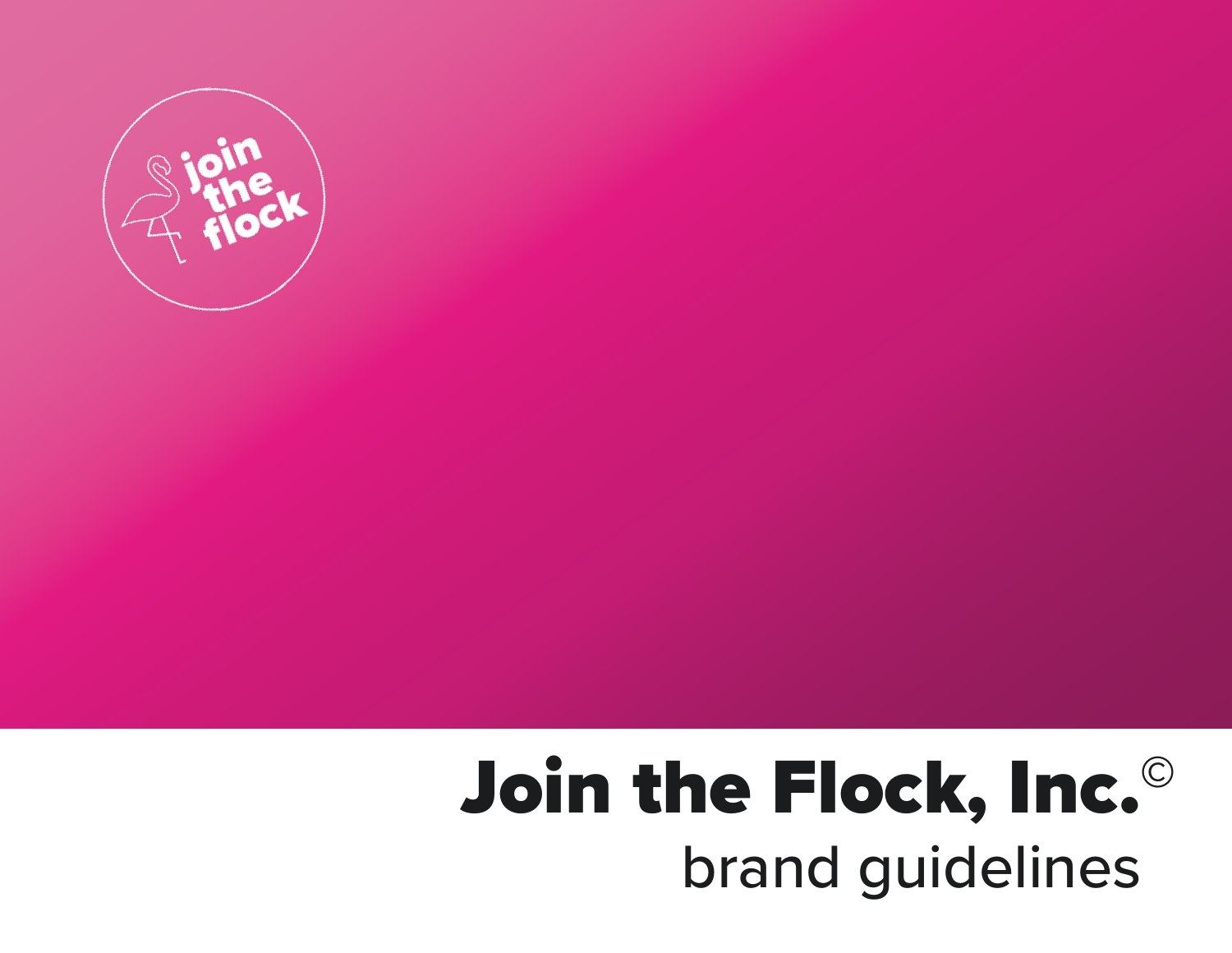2 Join the Flock, Inc. Join the Flock, Inc.

**2** mi 234567 *<u>B* log</u> **color palette 5** typ **ico**  $\overline{\phantom{a}}$ ph





| ission statement                                                                                                                 | pgs 4-5   |
|----------------------------------------------------------------------------------------------------------------------------------|-----------|
| go<br><u> Alexandria de la contrada de la contrada de la contrada de la contrada de la contrada de la contrada de la c</u>       | pgs 6-9   |
| <b>Ior palette</b>                                                                                                               | pgs 10-11 |
| pography<br><u> Andreas Andreas Andreas Andreas Andreas Andreas Andreas Andreas Andreas Andreas Andreas Andreas Andreas Andr</u> | pgs 2-13  |
| onography                                                                                                                        | pgs 14-15 |
| <b>notography</b>                                                                                                                | pgs 16-17 |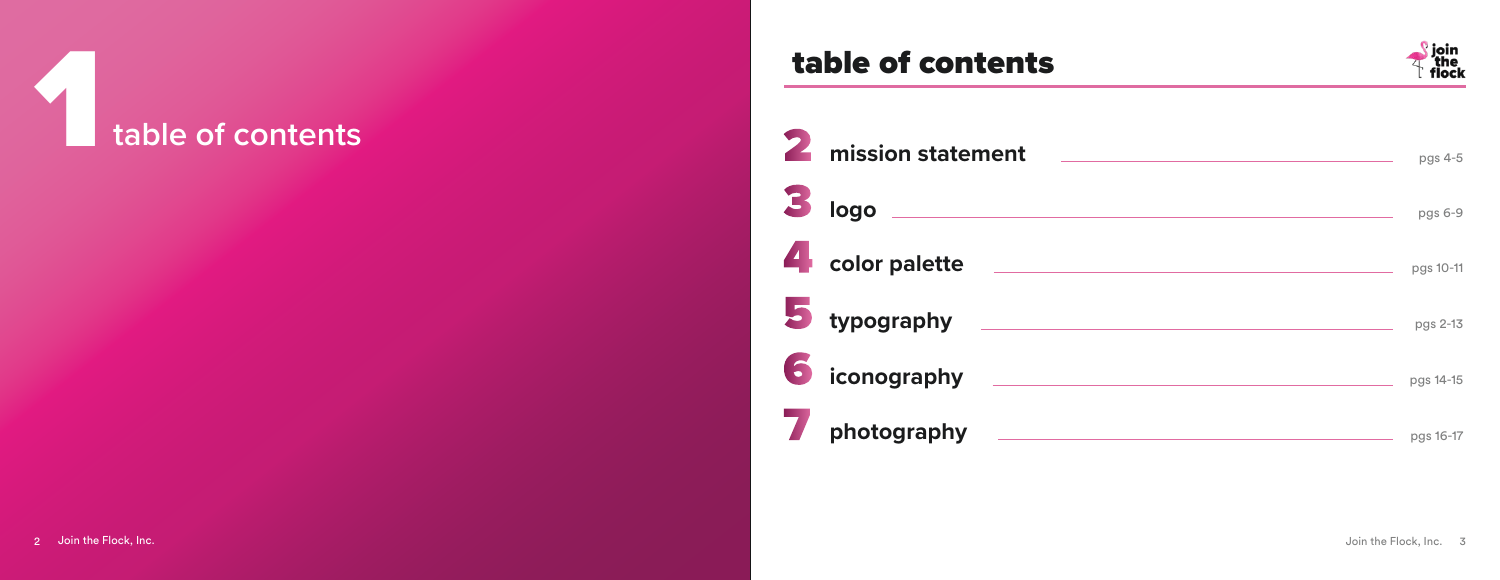We recognize the emotional and financial burdens that cancer places on a family. It is our mission to provide a little joy and financial relief by gifting mortgage payments to families impacted by cancer, often a family's biggest monthly cost.



We understand the difficulties and burdens cancer presents to these families. Through this gift, we honor their resilience and determination as they fight the fight each and every day. We hope this gift brings them the peace of mind to continue to experience the joy in life.

#### **provide joy**

Life is infinitely better when we do it together. Therefore, we aim to provide financial support to each family not just through the gifting of a mortgage payment, but also through the network we have created that inspires these families through their fight.



Inspire a family whose bills are piling up. Inspire a family to get away together. Inspire a family who needs their spirits lifted. These families are our biggest inspiration, and we hope to pay forward the influence they have on our lives in everything we do.

#### **give support**

#### **inspire hope**

# mission statement







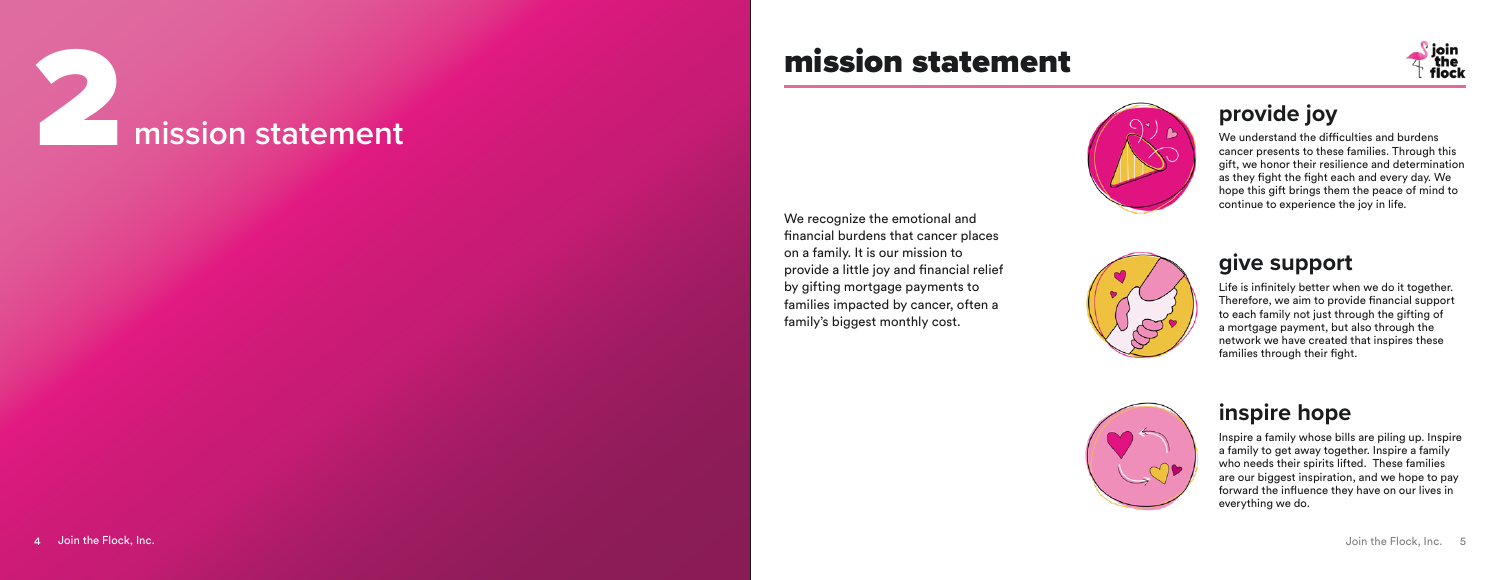# logo / best practices



• Use primary logo as a first option, over a background with high contrast.<br>• Choose to use either the outlined or filled flamingo vector depending on contrast with background.





- 
- 
- 



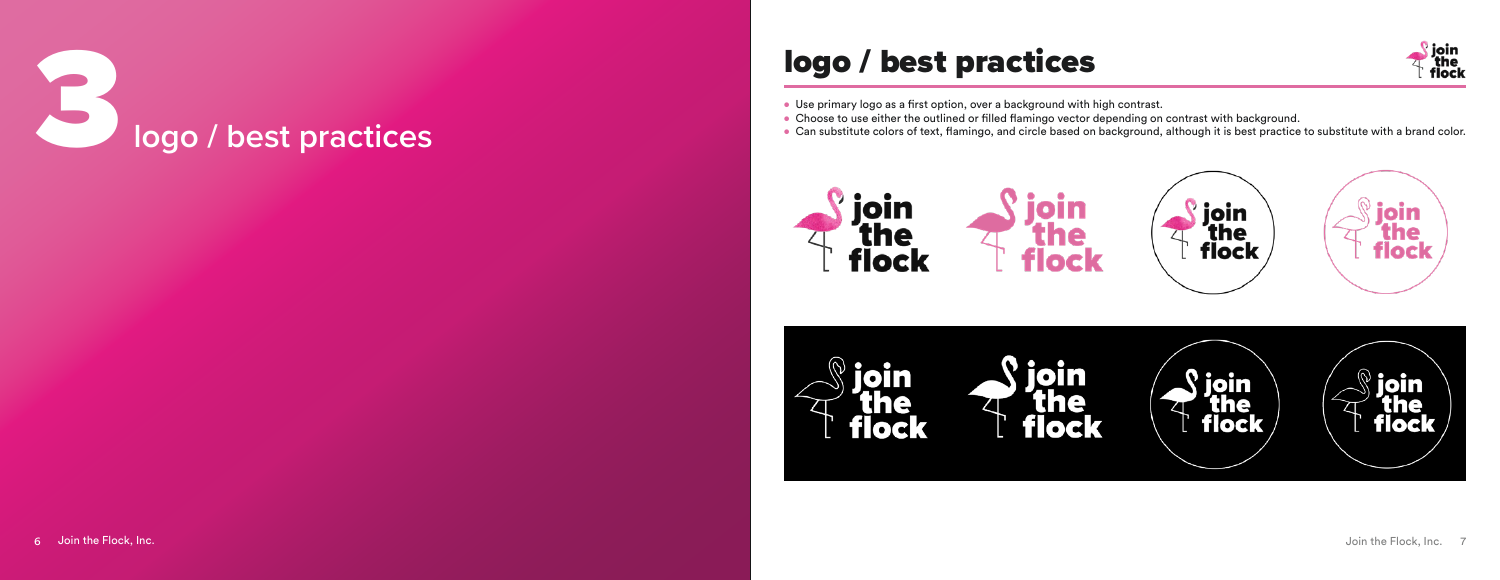# logo / practices to avoid





Little contrast between logo and background colors.



Do not use two different colors between the flamingo and text



Do not use two different colors between the circle and logo



Do not change the location of any logo elements



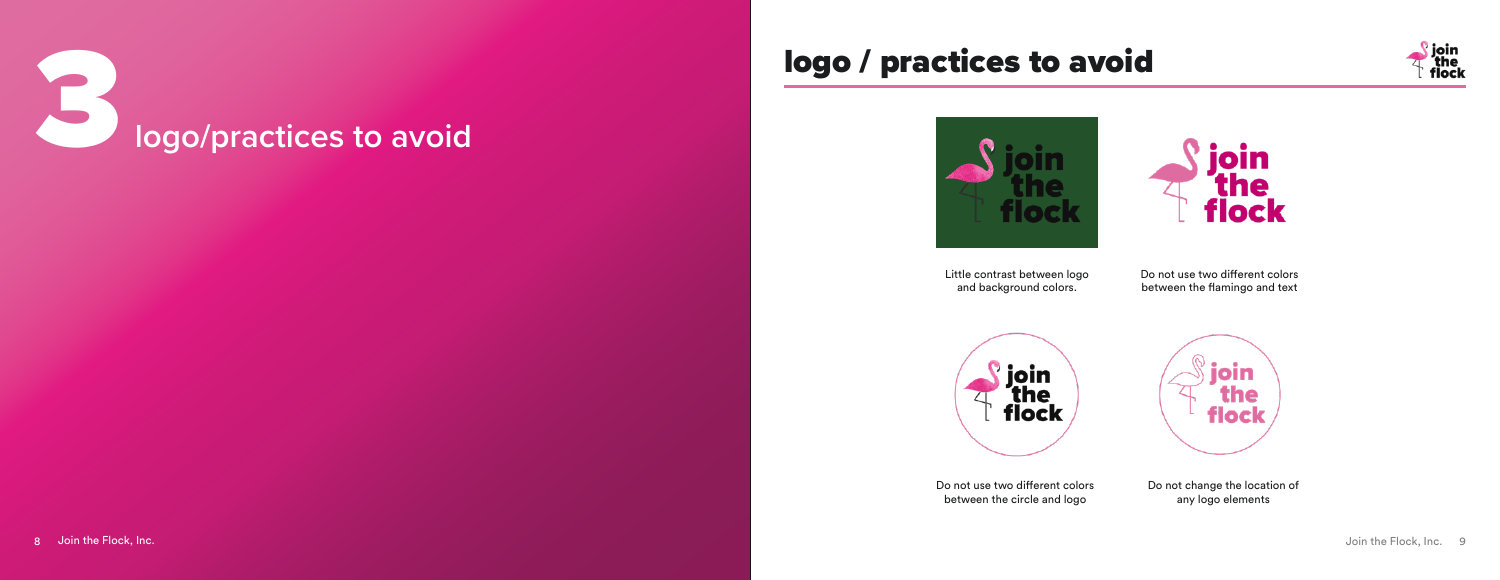### color palette



10 Join the Flock, Inc. Join the Flock, Inc. 11 HEX#:df6ba1 R:223, G:107, B:161 C:8%, M:72%, Y:5%, K:0% HEX#:fdeff5 R:253, G:239, B:245 C:0%, M:7%, Y:0%, K:0% HEX#:fff2dd R:255, G:242, B:221 C:0%, M:4%, Y:13%, K:0% HEX#:f2c434 R:242, G:196, B:52 C:5%, M:22%, Y:91%, K:0% HEX#:e21381 R:226, G:19, B:129 C:5%, M:99%, Y:11%, K:0% HEX#:c01d71 R:192, G:29, B:113 C:23%, M:100%, Y:27%, K:1% HEX#:891c56 R:137, G:28, B:86 C:40%, M:100%, Y:40%, K:20% main colors accent colors

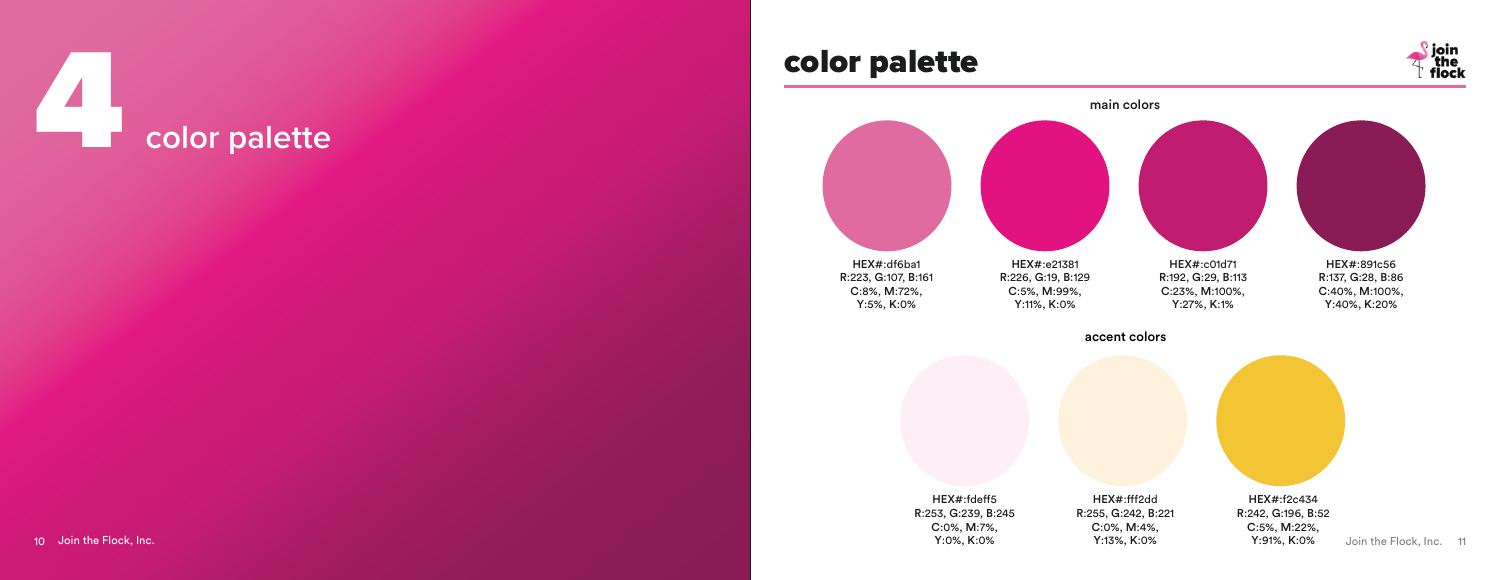# typography



# proxima nova black

# **proxima nova semibold**

circular std book

*times new roman italics*

*headline*



*sub-headline*

*body*

*captions*

• The headline should always be the largest, followed by the sub-headline and body copy.





- 
- 
-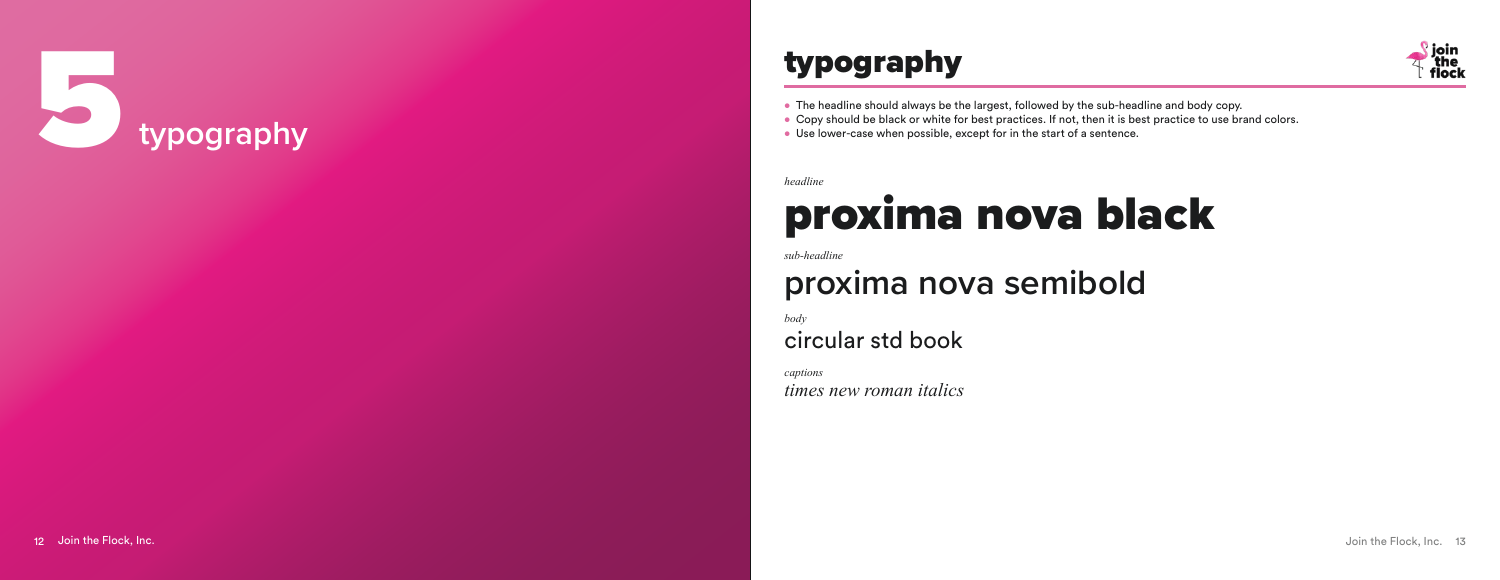• Icons should include vector designs or logos.

• Place the vectors inside of a circular background, either a brand color or main company color.

• Surround the icon with circular lines in a brand color or main company color.







- 
- 
- 

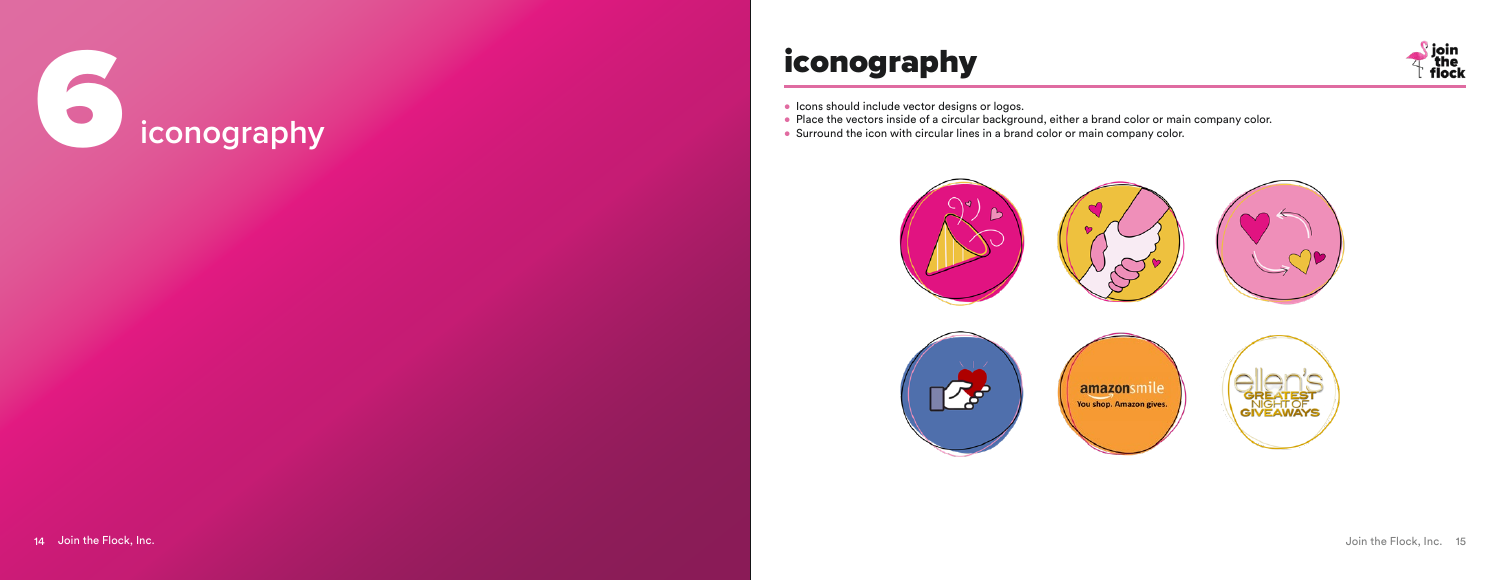## photography





Photographs used behind copy should be full opacity with an opacity black shape on top. Copy above the photography should be white.



Photographs should be focused on people first, and include more group shots than photographs of individuals.

# 7 **photography**